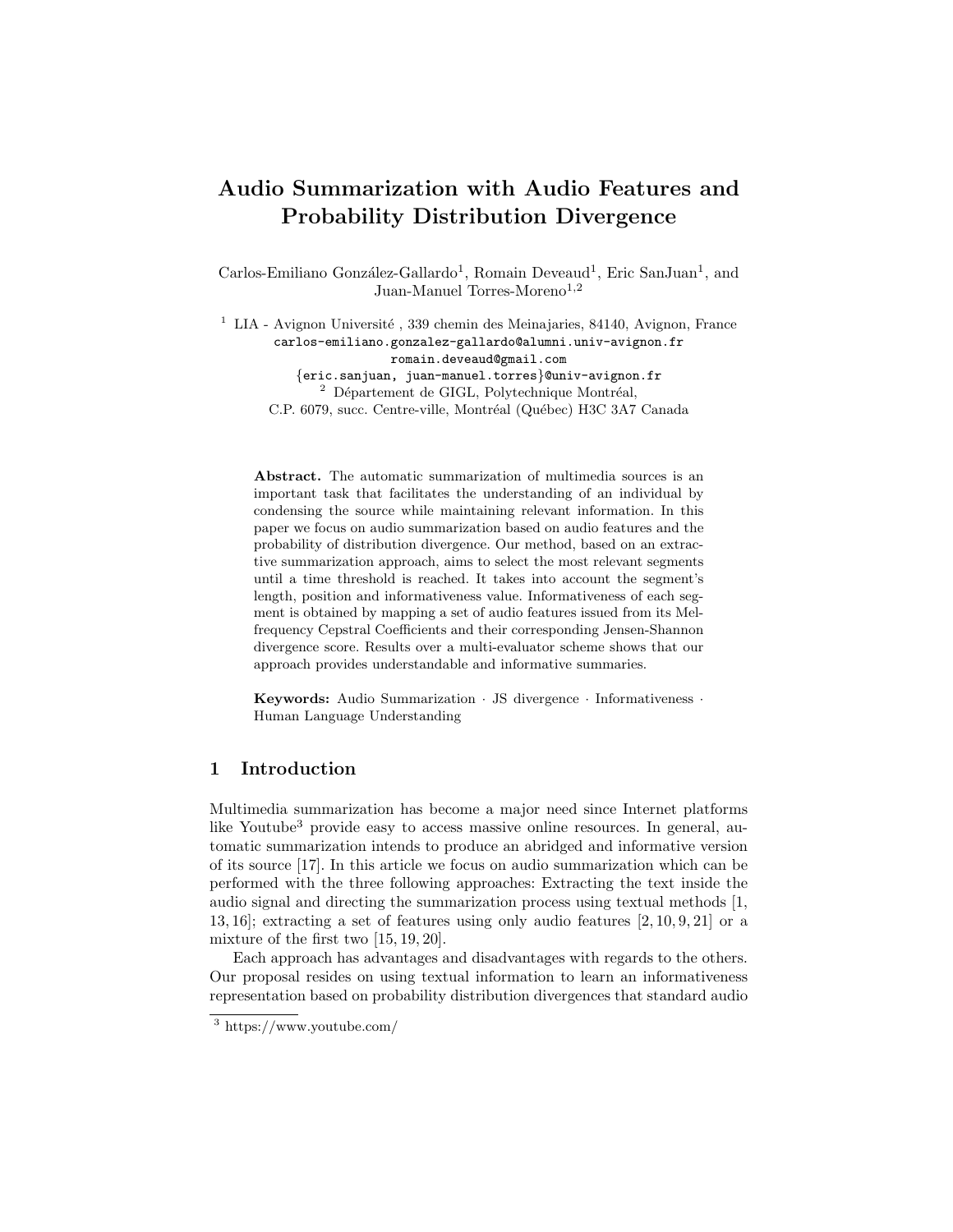summarization with audio features does not consider. During the summarization process this representation is used to obtain an informativeness score without a textual representation of the audio signal to summarize. To our knowledge, probability distribution divergences have not been used for audio summarization.

The rest of this article is organized as follows. In Section 2 we give an overview of what audio summarization is, we include its advantages and disadvantages comparing it with other summarization techniques. During Section 3 we explain how the probability distribution divergence may be used over an audio summarization framework and we describe in detail our summarization proposal. In Section 4 we describe the dataset used during training and the summary generation phases as well as the evaluation metric that we adopted to measure the quality of the produced summaries and the results from the experimental evaluation of the proposed method. Finally, Section 5 concludes the article.

# 2 Audio Summarization

Audio summarization without any textual representation aims to produce an abridged and informative version of an audio source using only the information contained in the audio signal. This kind of summarization is challenging because the available information corresponds to how things are said, this is advantageous in terms of transcripts availability. Hybrid audio summarization methods or text based audio summarization algorithms need automatic or manual speech transcripts to select the pertinent segments and produce an informative summary [19, 20]. Nevertheless, speech transcripts may be expensive, non available or of low quality, this creates repercussions over the summarization performance.

Duxans et al. [2] managed to generate audio based summaries of a soccer match using re-transmissions that detect highlighted events. They based their detection algorithm on two acoustic features: the block energy and the acoustic repetition indexes. The performance was measured in terms of goal recall and summary precision, showing high rates for both categories.

Maskey et al. [10] presented an audio based summarization method using a Hidden Markov Model (HMM) framework. They used a set of different acoustic/prosodic features to represent the HMM observation vectors: speaking rate; F0 min, max, mean, range and slope; min, max and mean RMS energy; RMS slope and sentence duration. The hidden variables represented the inclusion or exclusion of a segment within the summary. They performed experiments over 20 CNN shows and 216 stories previously used in [9]. Evaluation was made with standard Precision, Recall and F-measures information retrieval measures. Results show us that the HMM framework had a very good coverage ( $Recall = 0.95$ ) but a very poor precision ( $Precision = 0.26$ ) when selecting pertinent segments.

Zlatintsi et al. [21] addressed the audio summarization task by exploring the potential of a modulation model for the detection of perceptually important audio events. They performed a saliency computation of audio streams based on a set of saliency models and various linear, adaptive and nonlinear fusion schemes. Experiments were performed over audio data extracted from six 30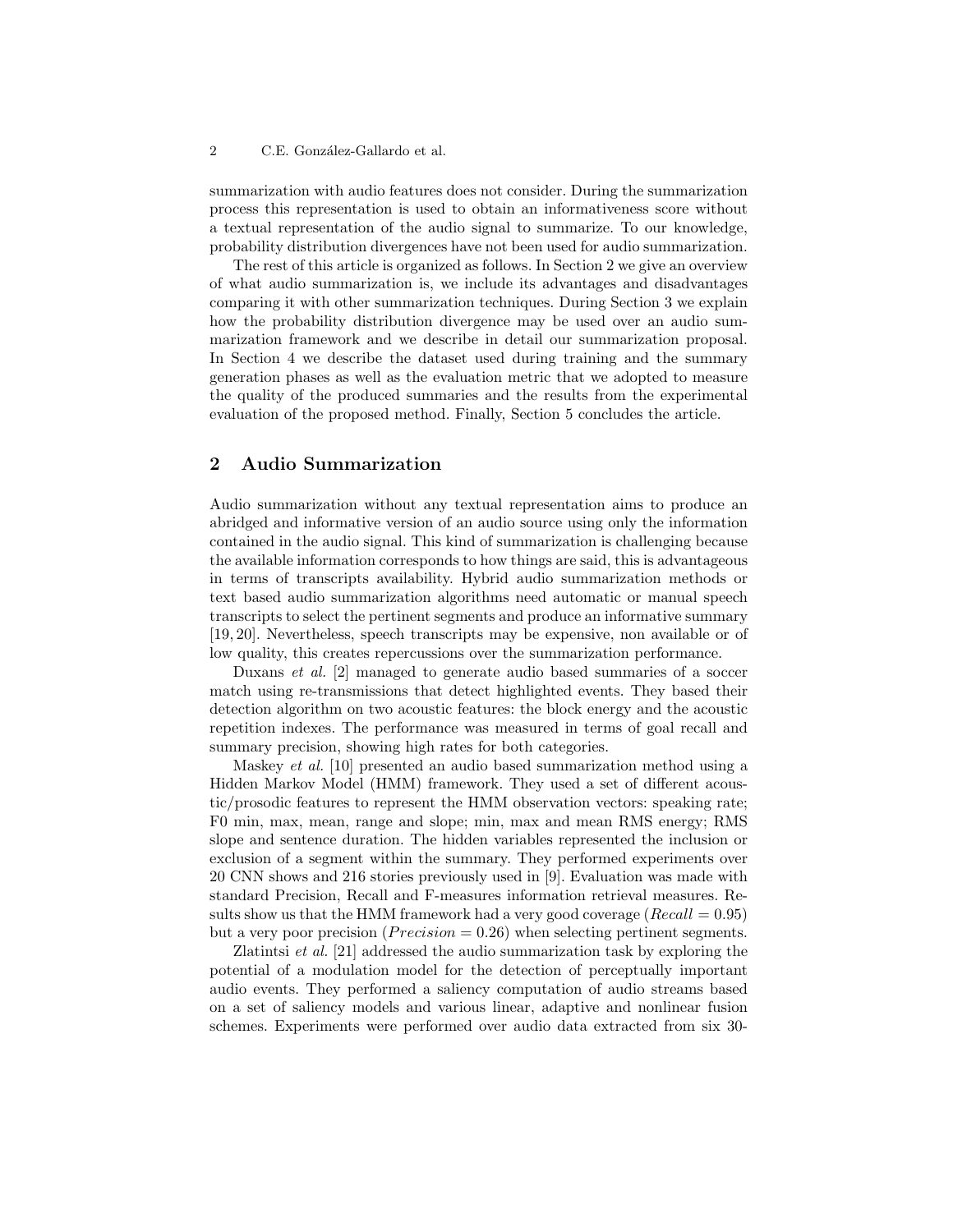minute movie clips. Results were reported in terms of frame-level precision scores showing that nonlinear fusion schemes perform best.

# 3 Probability Distribution Divergence for Audio Summarization

Audio summarization based only on acoustic features like fundamental frequencies, energy, volume change and speaker turn, has the big advantage that no textual information is needed. This approach is especially useful when human transcripts are not available for the spoken documents and Automatic Speech Recognition (ASR) transcripts have a high Word error rate. However, for high informative contexts like broadcast news, bulletins or reports, most relevant information resides on the things that are said while audio features are limited to how things are said.

By taking advantage of the textual independence that audio based features provide during audio summarization in order to overcome the lack of information, we can propose an extractive audio summarization method that is capable of representing the informativeness of a segment in terms of its audio features. Informativeness is mapped by a probability distribution divergence model.

Divergence is defined by Manning [8] as a function which estimates the difference between both probabilities. In the framework of automatic text summarization evaluation,  $[6, 14, 18]$  have used divergence based measures such as KullbackLeibler and JensenShannon (JS) to compare the probability distribution of words between automatically produced summaries and their sources. Extractive summarization based on the divergence of probability distributions has been discussed in [6] and a method has been proposed in [17] (DIVTEX).

Our proposal, based on an extractive summarization approach aims to select the most pertinent audio segments until a time threshold is reached. A training phase is in charge of learning a model that maps a set of 277 audio features to an informativeness value. A big dataset is used to compute the informativeness by obtaining the divergence between the dataset documents and their corresponding segments. During the summarization phase, the method takes into account the segment's length, position and the mapped informativeness of the audio features to rank the pertinence of each audio segment.

### 3.1 Audio signal pre-procesing

During the pre-processing step, the audio signal is split into background and foreground channels. This process is normally used on music records for separating vocals and other sporadic signals from accompanying instrumentation. Rafii et. al [12] achieved this separation for identifying recurrent elements by looking for similarities instead of periodicities.

Rafii et. al approach is useful for those song records where repetitions happen intermittently or without a fixed period; however, we found that applying the same method to newscasts and reports audio files made much easier to segment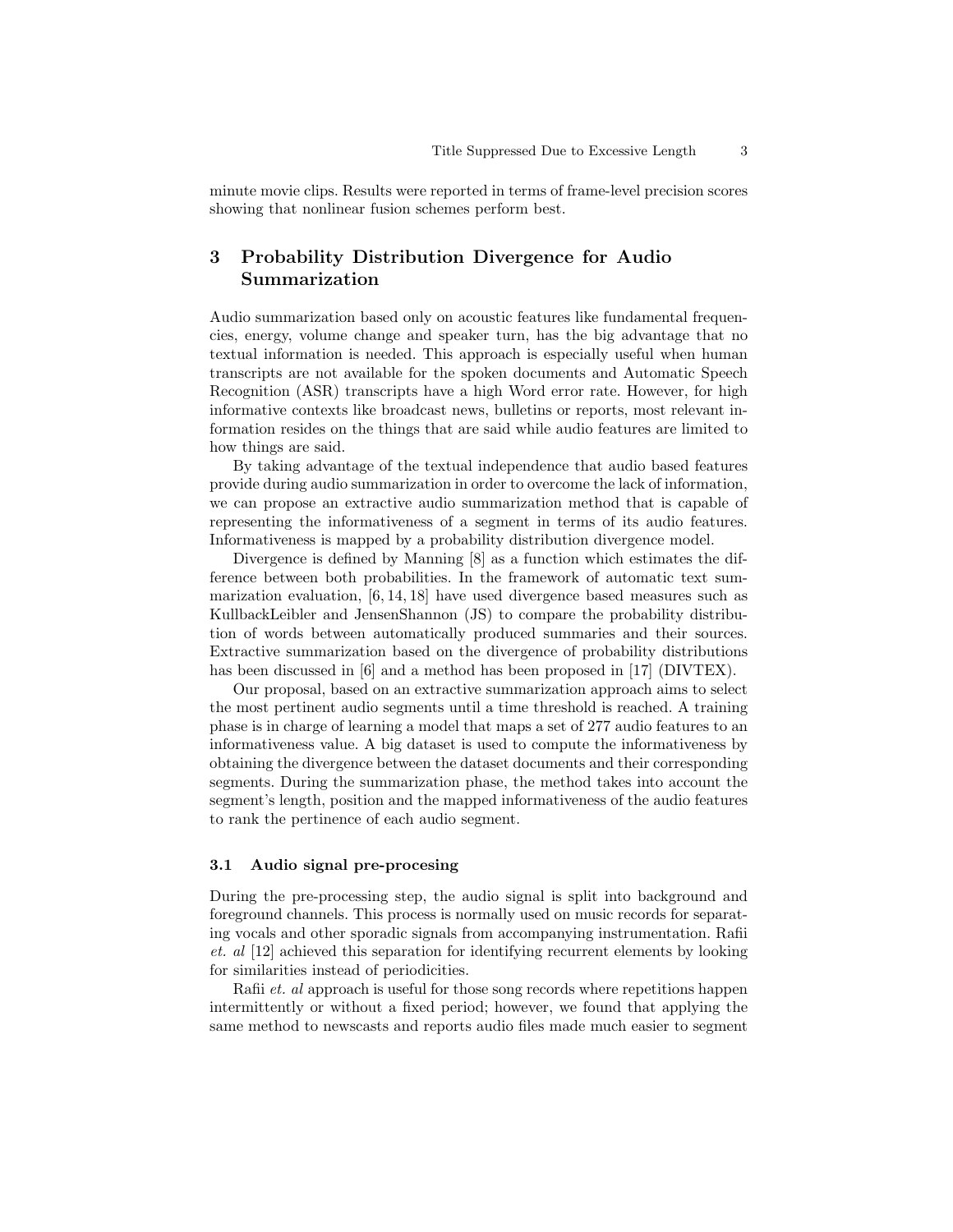them using only the background signal. We assume this phenomena is due to the fact that newscasts and reports are heavily edited with a low volume of background music playing while the journalist speak and louder music/noises for transitions (foreground).

Following [12], to suppress non-repetitive deviations from the average spectrum and discard vocal elements, audio frames are compared using the cosine similarity. Similar frames separated by at least two seconds are aggregated by taking their per-frequency median value to avoid being biased by local continuity. Next, assuming that both signals are additive, a pointwise minimum between the obtained frames and the original signal is applied to obtain a raw background filter. Then, a foreground and background time-frequency mask is derived from the raw background filter and the input signal with a soft mask operation. Finally, foreground and background components are obtained by multiplying the time-frequency masks with the input signal.

#### 3.2 Informativeness model

Informativeness is learned from the transcripts of a big audio dataset such as newscasts and reports. A mapping between a set of 277 audio features and an informativeness value is learned during the training phase. It corresponds to the Jensen-Shannon divergence  $(D_{JS})$  between the segmented transcripts and their source.

The  $D_{JS}$  is based on the Kullback-Leibler divergence [4] with the main difference that is symmetric. The  $D_{JS}$  between a segment  $Q$  and its source  $P$  is defined by  $[7, 18]$  as:

$$
D_{JS}(P||Q) = \frac{1}{2} \sum_{w \in Q} \left[ P_w \log_2 \left( \frac{2P_w}{P_w + Q_w} \right) + Q_w \log_2 \left( \frac{2Q_w}{P_w + Q_w} \right) \right] \tag{1}
$$

$$
P_w = \frac{C_w^P + \delta}{|P| + \delta \times \beta} \tag{2}
$$

$$
Q_w = \frac{C_w^Q + \delta}{|Q| + \delta \times \beta} \tag{3}
$$

where  $C_w^{(P|Q)}$  is the frequency of word w over P or Q. To avoid shifting the probability mass to unseen events, the scaling parameter  $\delta$  is set to 0.0005. |P| and |Q| corresponds to the number of tokens on P and Q. Finally  $\beta = \frac{|V|}{2}$  $\frac{V}{2}$ , where  $|V|$  is the vocabulary size on P.

Each segment Q has a length of 10 seconds and is represented by 277 audio features where 275 corresponds to 11 statistical values of 25 Mel-frequency Cepstral Coefficients (MFCC) and the other two correspond to the number of frames in the segment and its starting time. The 11 statistical values can be seen in Table 1, where  $\phi'$  and  $\phi''$  corresponds to the first and second MFCC derivative.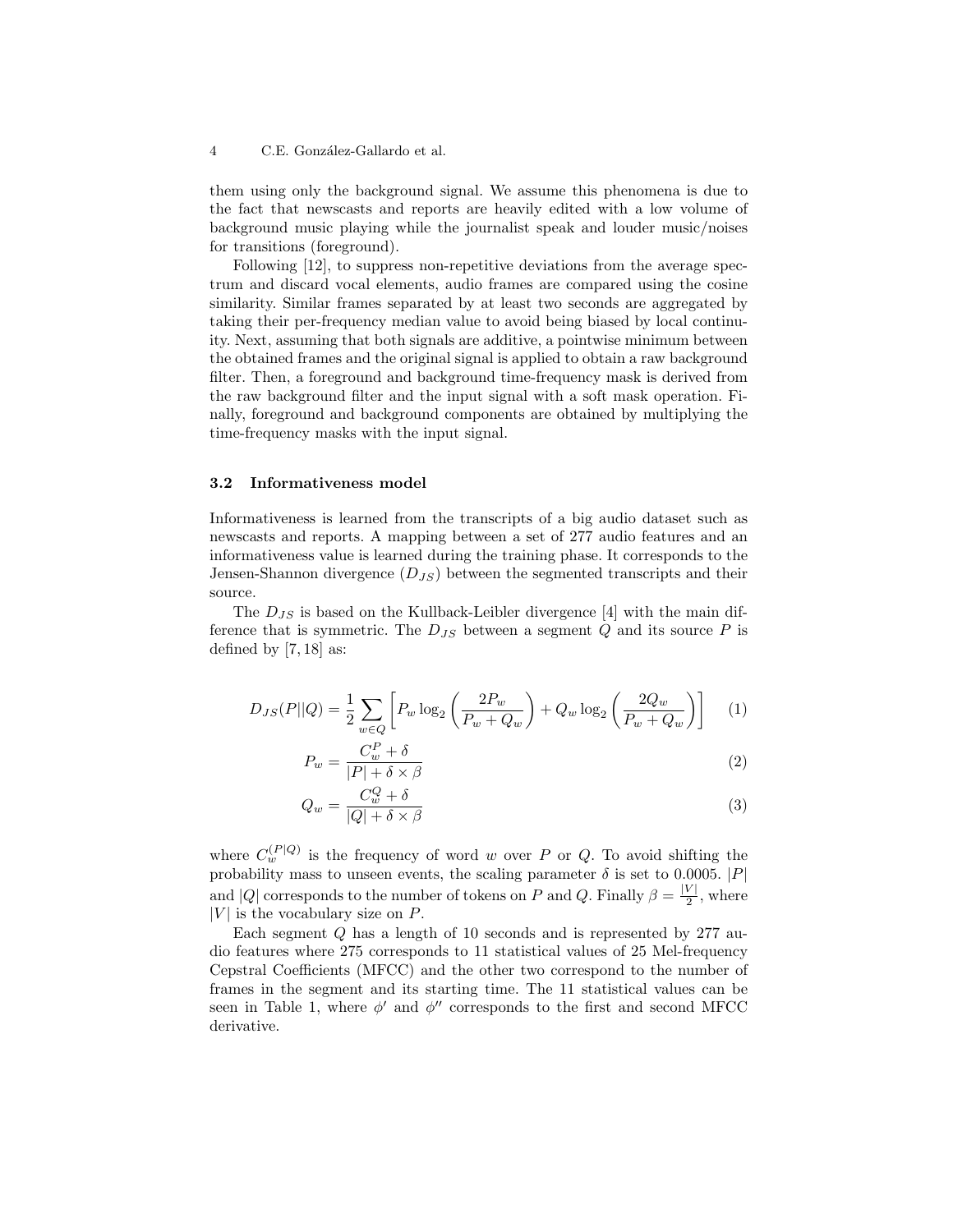

A linear least squares regression model  $(LR(X, Y))$  is trained to map the 277 audio features  $(X)$  into a informativeness score  $(Y)$ . Figure 1 shows the whole training phase (informativeness model). All audio processing and feature extraction is performed with the Librosa library  $<sup>4</sup>$  [11].</sup>



Fig. 1. Informativeness model scheme

### 3.3 Audio Summary Creation

The summary creation phase of a document  $P$  follows the same audio signal preprocesing steps described in Section 3.1. During this phase, only the audio signal is needed and informativeness of each candidate segment  $Q_i \in P$  is predicted with the  $LR(Q_i, Y_{Q_i})$  model. Figure 2 shows the full summarization pipeline of an audio document P obtains a  $\theta$  threshold summary length.

<sup>4</sup> https://librosa.github.io/librosa/index.html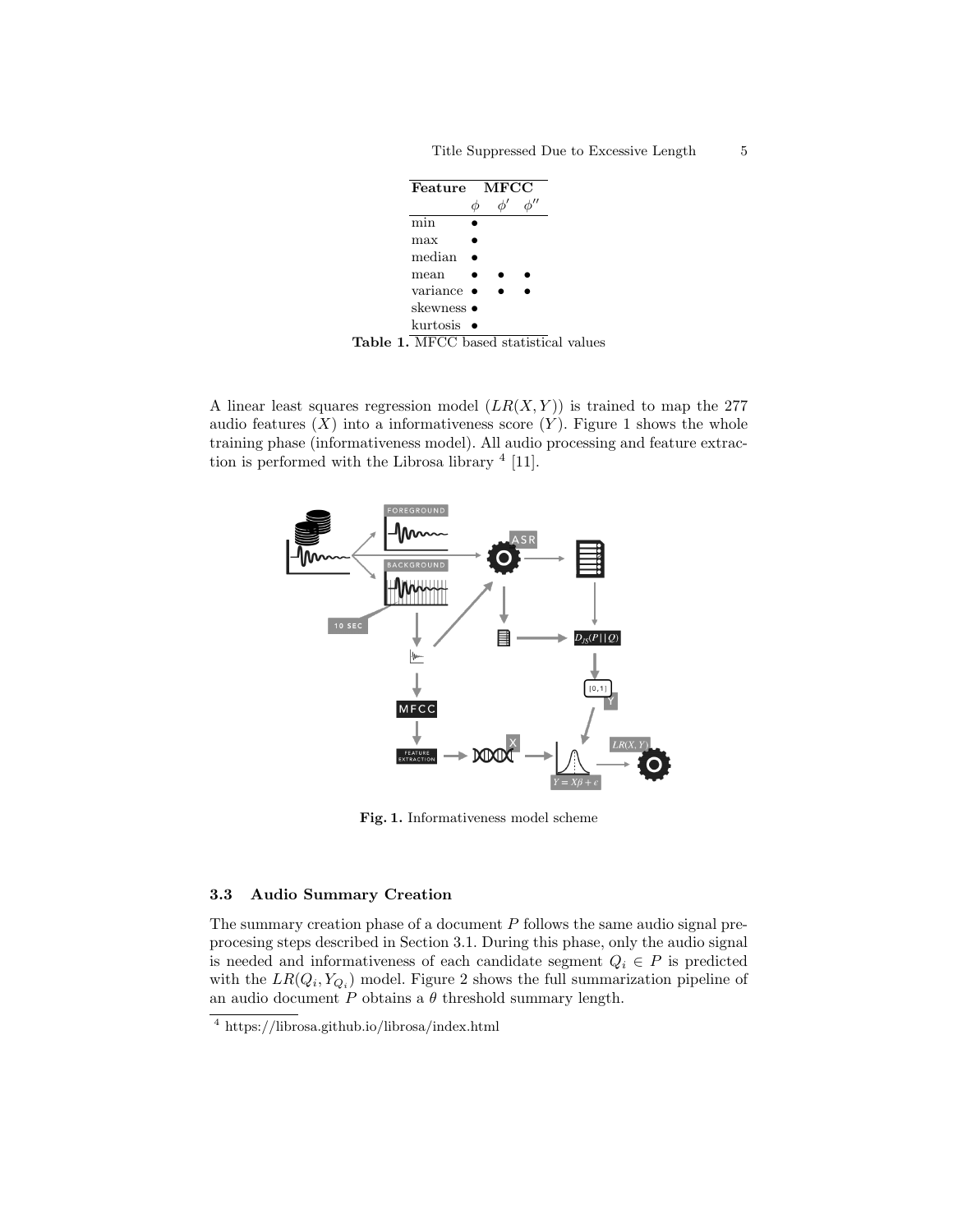#### 6 C.E. González-Gallardo et al.

After the background signal is isolated from the main signal a temporallyconstrained agglomerative clustering routine is used to partition the audio stream into k contiguous segments.

$$
k = \frac{P_{length}}{60} \times 20\tag{4}
$$

being  $P_{length}$  the length in seconds of P.



Fig. 2. Summary creation scheme

To rank the pertinence of each segment  $Q_1...Q_k$ , a score  $S_{Q_i}$  is computed. Audio summarization is performed by choosing those segments which contain higher  $S_{Q_i}$  scores in order of appearance until  $\theta$  is reached.  $S_{Q_i}$  is defined as:

$$
S_{Q_i} = \frac{1}{1 + e^{-(\Delta_{t_i} - 5)}} \times \frac{|Q_i|}{|P|} \times e^{-\frac{t_{Q_i}}{\Delta_{t_i}}} \times e^{1 - LR_{Q_i}}
$$
(5)

Here  $\Delta_{t_i} = t_{Q_i+1} - t_{Q_i}$ , being  $t_{Q_i}$  the starting time of the segment  $Q_i$  and  $t_{Q_i+1}$ the starting time of  $Q_{i+1}$ .  $|Q_i|$  and  $|P|$  corresponds to the length in seconds of the segment  $Q_i$  and P respectively.

# 4 Experimental Evaluation

We trained the informativeness model explained in Section 3.2 with a set of 5,989 audio broadcasts which corresponds to more than 310 hours of audio in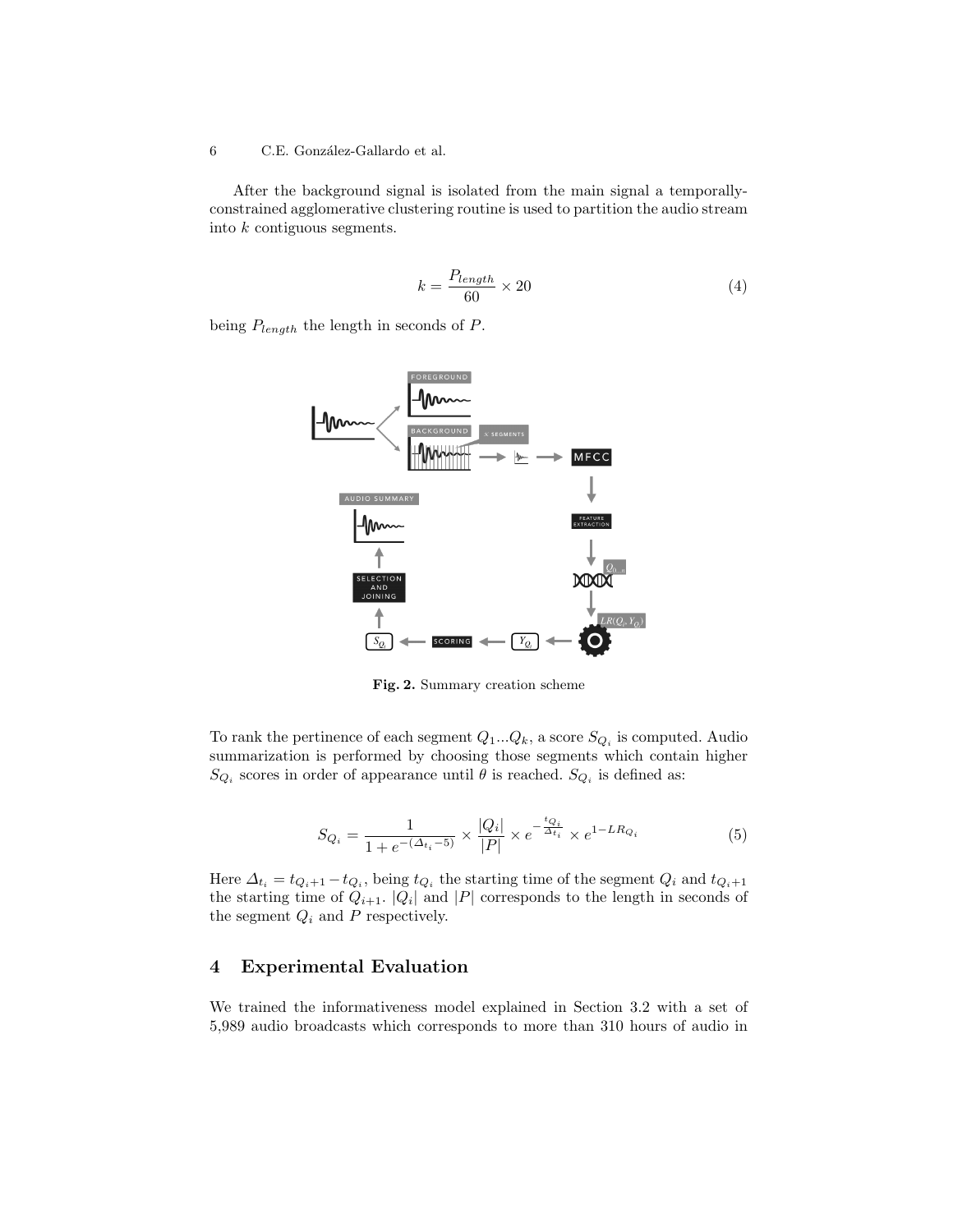French, English and Arabic [5]. Transcripts were obtained with the ASR system described on [3].

During audio summary creation we focused on a small dataset of 10 English audio samples. In this phase no ASR system was used given the text independence our systems achieves once the informativeness model has been obtained. Selected sample lengths vary between 102 seconds (1m42s) and 584 seconds (9m44s) with an average length of 318 seconds (5m18s).

Similar to Rott *et al.* [13], we implement a 1-5 subjective scaled opinion metric to evaluate the quality of the generated summaries and their parts. During evaluation, we provided a set of five evaluators with the original audio, the generated summary, their corresponding segments and the scale shown in Table 2.

|   | <b>Score Explanation</b>         |
|---|----------------------------------|
| 5 | Full informative                 |
| 4 | Mostly informative               |
| 3 | Half informative                 |
| 2 | Quite informative                |
| 1 | Not informative                  |
|   | <b>Table 2.</b> Evaluation scale |
|   |                                  |

### 4.1 Results

Summary length was set to be the 35% of the original audio length during experimentation. Evaluation was performed over the complete audio summaries as well as over each summary segment. We are interested on measuring the informativeness of the generated summaries but also on measuring the informativeness of each one of its segments.

Table 3 shows the length of each video and the number of segments that were selected during the summarization process. "Full Score" corresponds to the complete audio summaries evaluation while "Average Score" to the score of their corresponding summary segments. Both metrics represent different things and seem to be quite correlated. "Full Score" quantifies the informativeness of all the summary as a whole while "Average Score" represents the summary quality in terms of the information of each of its segments. To validate this observation, we computed the linear correlation between these two metrics obtaining a PCC value equal to 0.53.

The average scores of all evaluators can be seen in Table 3. The lowest average "Full Score" value obtained during evaluation was 2.75 and the highest 4.67, meaning that the summarization algorithm generated at least half informative summaries. "Average Score" values oscillate between 2.49 and 3.76. An interesting case is sample  $#6$ , which according to its "Full Score" is "mostly informative" (Table 2) but has the lowest "Average Score" of all samples. This difference is given because 67% of its summary segments has an informativity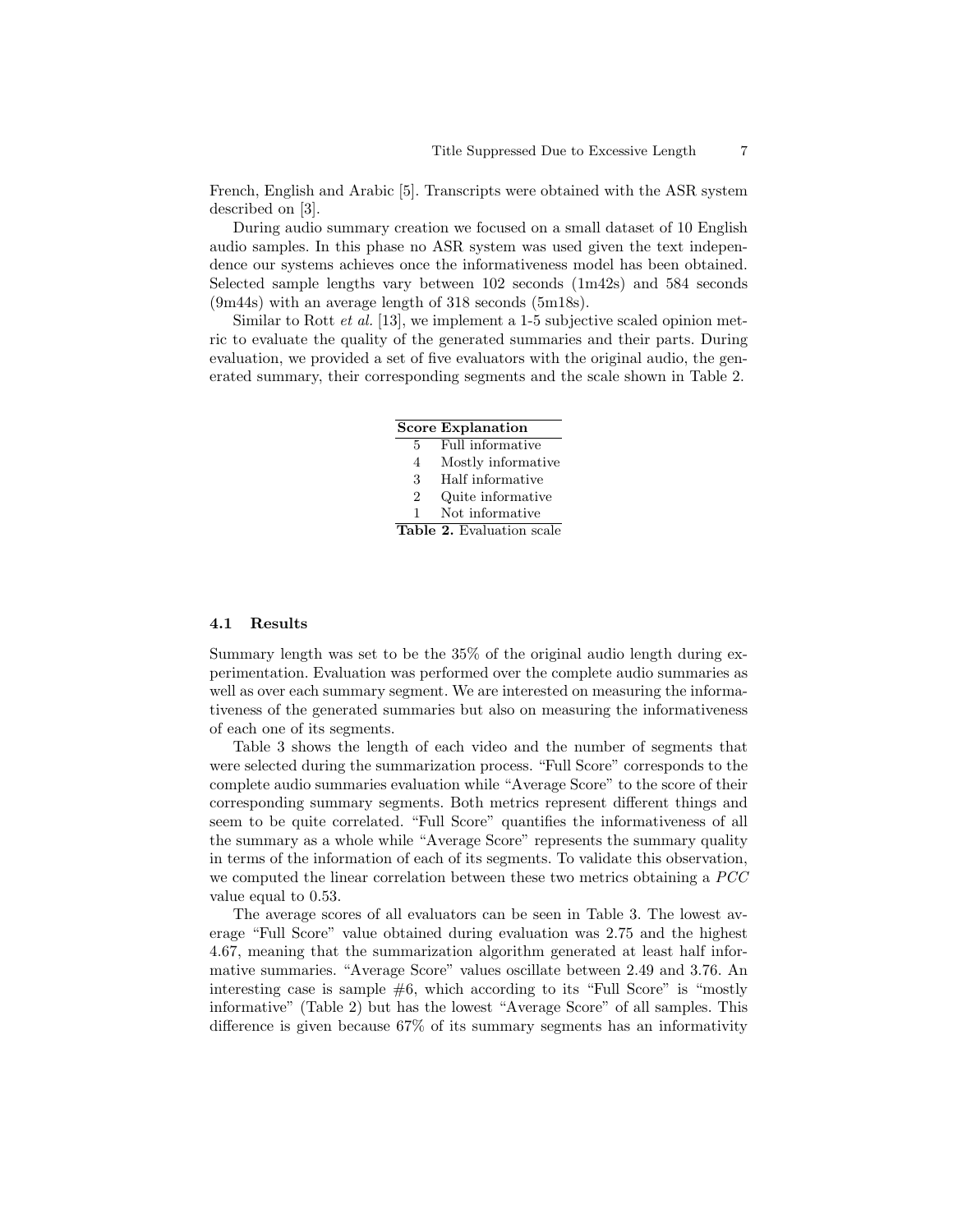### 8 C.E. González-Gallardo et al.

score  $<$  3 but in general it achieves to communicate almost all the relevant information. Figure 3 plots the average score of each one of the 30 segments for sample #6.

|    |                   |    |      | Sample Length Segments Full Score Average Score |
|----|-------------------|----|------|-------------------------------------------------|
| 1  | 3m19s             | 8  | 4.20 | 2.90                                            |
| 2  | 5m21s             | 13 | 3.50 | 2.78                                            |
| 3  | 2m47s             | 5  | 3.80 | 3.76                                            |
| 4  | 1m42s             | 5  | 3.60 | 2.95                                            |
| 5  | 8m47s             | 22 | 4.67 | 3.68                                            |
| 6  | 9m45s             | 30 | 4.00 | 2.49                                            |
| 7  | 5m23s             | 8  | 3.20 | 3.75                                            |
| 8  | 6m24s             | 20 | 3.75 | 2.84                                            |
| 9  | 7 <sub>m35s</sub> | 18 | 3.75 | 3.19                                            |
| 10 | 2m01s             | 4  | 2.75 | 2.63                                            |

Table 3. Audio summarization performance over complete summaries and summary segments



Fig. 3. Audio summarization performance for sample  $\#6$ 

A graphical representation of the audio summaries and their performance can be seen in Figure 4. Full audio streams are represented by white bars while summary segments are represented by the gray zones. The height of each summary segment corresponds to their informativeness score.

From Figure 4 it can be seen that samples  $#2, #3, #7, #8$  and  $#10$  have all their summary segments clustered to the left. This is due to the preference that the summarization technique is given to the first part of the audio stream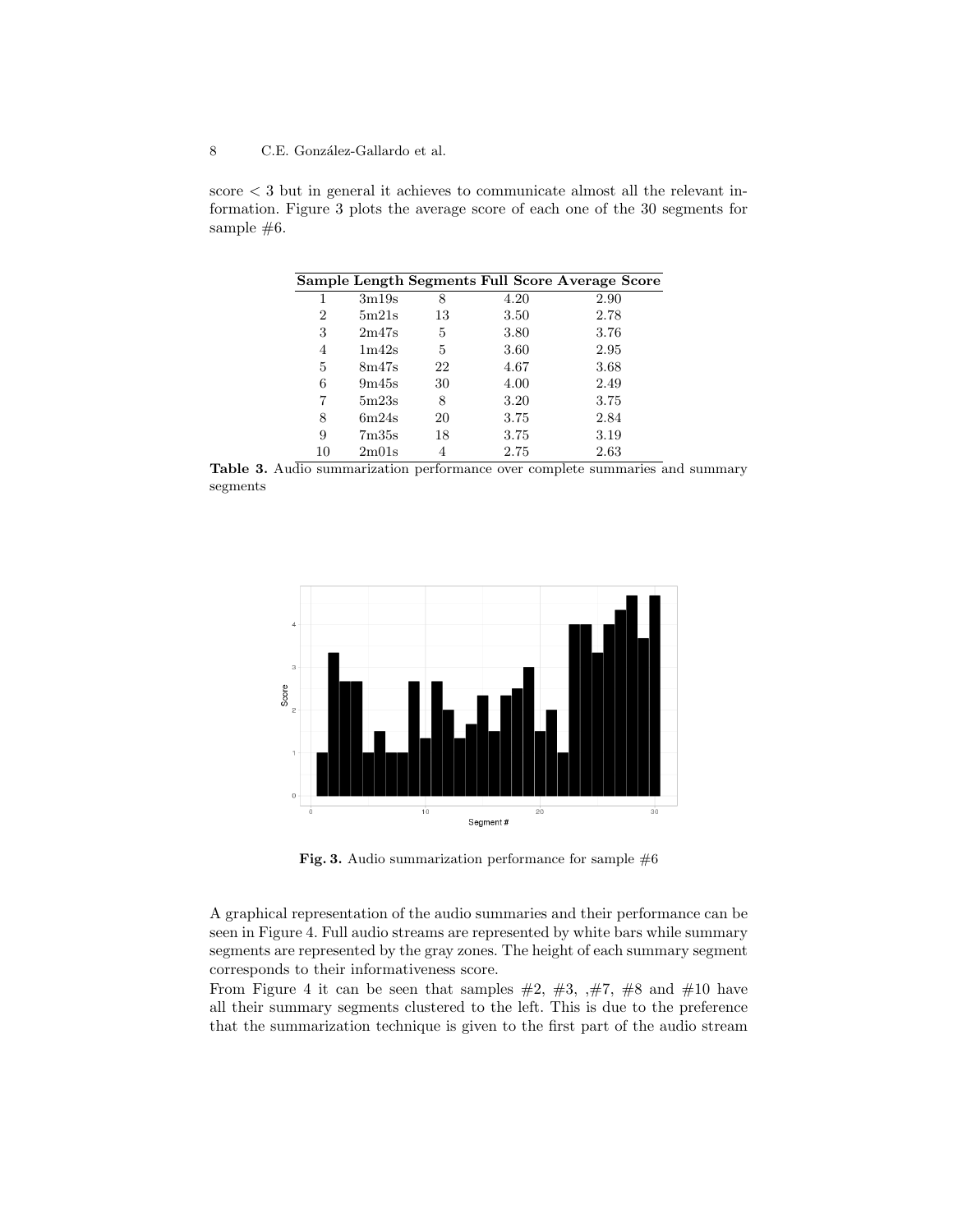

Fig. 4. Graphical representation of audio summarization performance

region whereby, within a standard newscast, is gathered the major part of the information. The problem is that in cases where different topics are covered over the newscast (multi-topic newscast, interviews, round tables, reports, etc.), relevant information is distributed all over the video. If a big amount of relevant segments are grouped in this region, the summarization algorithm uses all the space available for the summary very fast, discarding a large region of the audio stream. This is the case of samples  $#7$  and  $#10$  which "Full Scores" are less to 3.50.

Concerning sample #5, a well distribution of its summary segments is observed. From its 22 segments, only 4 had an informativeness score  $\leq$  3, achieving the highest "Full Score" of all samples and a good "Average Score".

# 5 Conclusions

In this paper we presented an audio summarization method based on audio features and on the hypothesis that mapping the informativeness from a pretrained model using only audio features may help to select those segments which are more pertinent for the summary.

Informativeness of each segment was obtained by mapping a set of audio features issued from its Mel-frequency Cepstral Coefficients and their corresponding Jensen-Shannon divergence score. Summarization was performed over a sample of English newscasts, demonstrating that the proposed method is able to generate at least half informative extractive summaries. We can deduce that there is not a clear correlation between the quality of a summary and the quality of its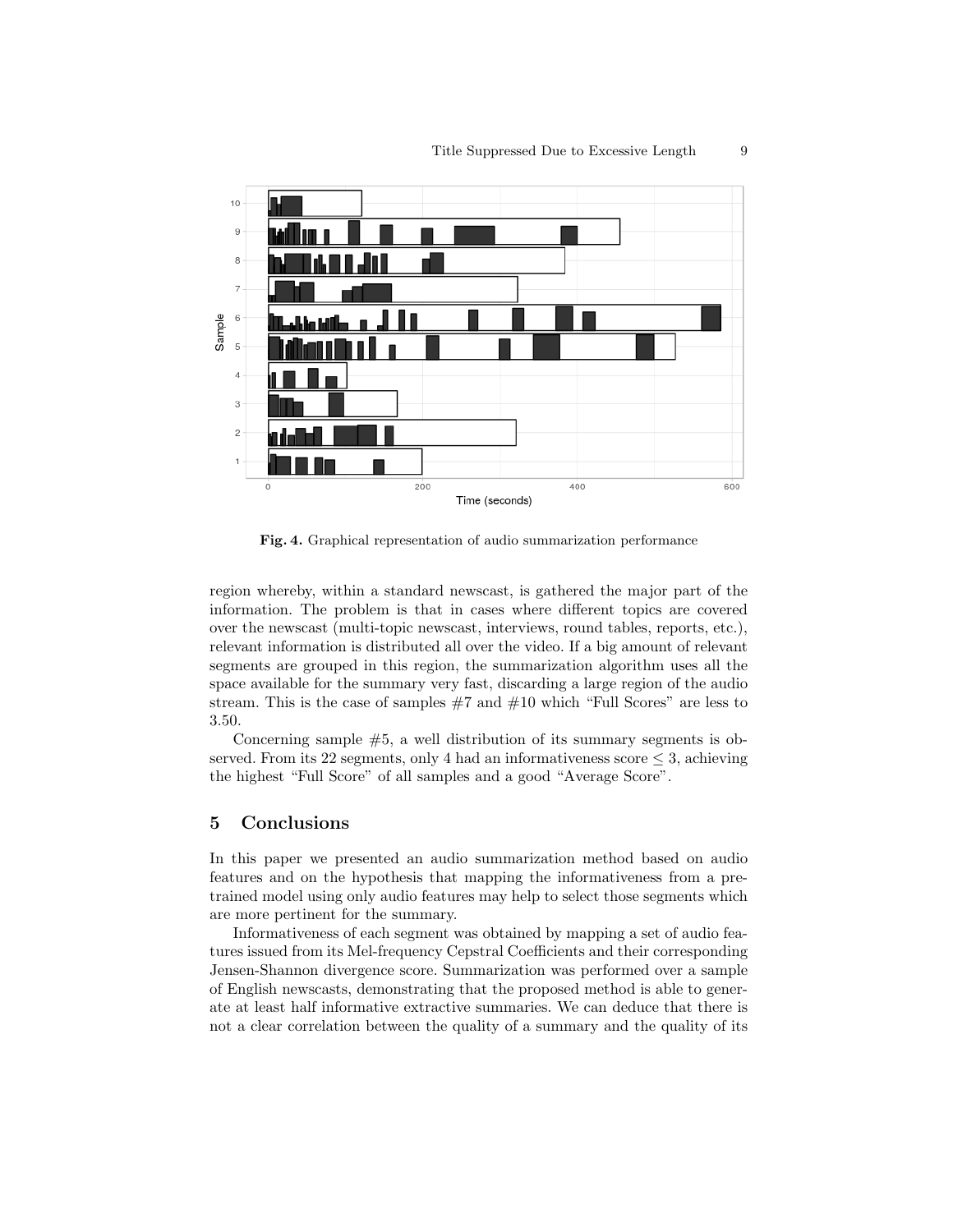10 C.E. González-Gallardo et al.

parts. However this behavior could be modeled as a recall based relation between both measures.

As future work we will validate this hypothesis as well as expand the evaluation dataset from a multilingual perspective to consider French an Arabic summarization.

### References

- 1. Christensen, H., Gotoh, Y., Renals, S.: A cascaded broadcast news highlighter. IEEE transactions on audio, speech, and language processing 16(1), 151–161 (2008)
- 2. Duxans, H., Anguera, X., Conejero, D.: Audio based soccer game summarization. In: Broadband Multimedia Systems and Broadcasting, 2009. BMSB'09. IEEE International Symposium on. pp. 1–6. IEEE (2009)
- 3. Jouvet, D., Langlois, D., Menacer, M., Fohr, D., Mella, O., Smaili, K.: Adaptation of speech recognition vocabularies for improved transcription of youtube videos. Journal of the International Science and General Applications 1(1), 1–9 (2018)
- 4. Kullback, S., Leibler, R.A.: On information and sufficiency. The annals of mathematical statistics  $22(1)$ , 79–86 (1951)
- 5. Leszczuk, M., Grega, M., Koźbiał, A., Gliwski, J., Wasieczko, K., Smaïli, K.: Video summarization framework for newscasts and reports – work in progress. In: Dziech, A., Czy˙zewski, A. (eds.) Multimedia Communications, Services and Security. pp. 86–97. Springer International Publishing, Cham (2017)
- 6. Louis, A., Nenkova, A.: Automatic summary evaluation without human models. In: TAC (2008)
- 7. Louis, A., Nenkova, A.: Automatically evaluating content selection in summarization without human models. In: 2009 Conference on Empirical Methods in Natural Language Processing: Volume 1-Volume 1. pp. 306–314. ACL (2009)
- 8. Manning, C.D., Schütze, H.: Foundations of Statistical Natural Language Processing. MIT Press, Cambridge, MA, USA (1999)
- 9. Maskey, S., Hirschberg, J.: Comparing lexical, acoustic/prosodic, structural and discourse features for speech summarization. In: Ninth European Conference on Speech Communication and Technology (2005)
- 10. Maskey, S., Hirschberg, J.: Summarizing speech without text using hidden markov models. In: Proceedings of the Human Language Technology Conference of the NAACL, Companion Volume: Short Papers. pp. 89–92. Association for Computational Linguistics (2006)
- 11. McFee, B., Raffel, C., Liang, D., Ellis, D.P., McVicar, M., Battenberg, E., Nieto, O.: librosa: Audio and music signal analysis in python. In: 14th python in science conference. pp. 18–25 (2015)
- 12. Rafii, Z., Pardo, B.: Music/voice separation using the similarity matrix. In: ISMIR. pp. 583–588 (2012)
- 13. Rott, M., Červa, P.: Speech-to-text summarization using automatic phrase extraction from recognized text. In: Sojka, P., Horák, A., Kopeček, I., Pala, K. (eds.) Text, Speech, and Dialogue. pp. 101–108. Springer International Publishing, Cham (2016)
- 14. Saggion, H., Torres-Moreno, J.M., Cunha, I.d., SanJuan, E.: Multilingual summarization evaluation without human models. In: Proceedings of the 23rd International Conference on Computational Linguistics: Posters. pp. 1059–1067. COL-ING '10, Association for Computational Linguistics, Stroudsburg, PA, USA (2010), http://dl.acm.org/citation.cfm?id=1944566.1944688